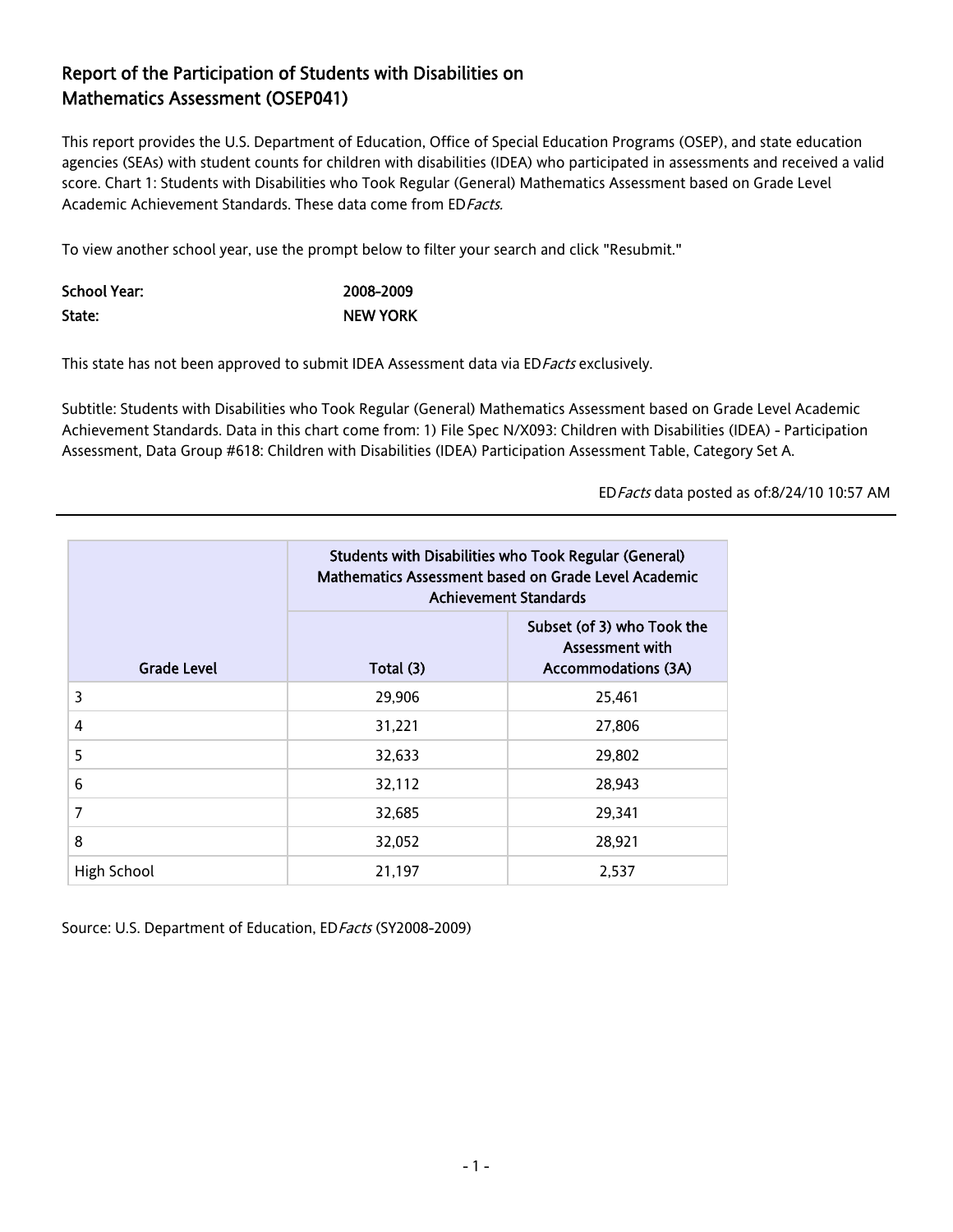## Report of the Participation of Students with Disabilities on Mathematics Assessment (OSEP041)

This report provides the U.S. Department of Education, Office of Special Education Programs (OSEP), and state education agencies (SEAs) with student counts for children with disabilities (IDEA) who participated in assessments and received a valid score. Chart 2: Students with Disabilities who Took Alternate Mathematics Assessments. These data come from EDFacts.

To view another school year and state, use the prompts below to filter your search and click "Resubmit."

| School Year: | 2008-2009       |
|--------------|-----------------|
| State:       | <b>NEW YORK</b> |

This state has not been approved to submit IDEA Assessment data via ED Facts exclusively.

Subtitle: Students with Disabilities (IDEA) who Took Alternate Mathematics Assessments. Data in this chart come from: 1) File Spec N/X093: Children with Disabilities (IDEA) - Participation Assessment, Data Group #618: Children with Disabilities (IDEA) Participation Assessment Table, Category Set A.

EDFacts data posted as of:8/24/10 10:57 AM

|                             |                  | Students with Disabilities who Took Alternate Mathematics Assessments                                                 |                                                                                                                             |                                                                                                                       |
|-----------------------------|------------------|-----------------------------------------------------------------------------------------------------------------------|-----------------------------------------------------------------------------------------------------------------------------|-----------------------------------------------------------------------------------------------------------------------|
| Total<br><b>Grade Level</b> |                  | Subset (of 4) whose Alternate<br>Assessment was based on Grade<br><b>Level Academic Achievement</b><br>Standards (4A) | Subset (of 4) whose<br>Alternate<br>Assessment was<br>based on modified<br><b>Academic</b><br>Achievement<br>Standards (4B) | Subset (of 4) whose<br>Alternate<br>Assessment was<br>based on Alternate<br>Academic<br>Achievement<br>Standards (4C) |
| 3                           | $(4)^1$<br>2,203 |                                                                                                                       |                                                                                                                             | 2,203                                                                                                                 |
| 4                           | 2,433            |                                                                                                                       |                                                                                                                             | 2,433                                                                                                                 |
| 5                           | 2,506            |                                                                                                                       |                                                                                                                             | 2,506                                                                                                                 |
| 6                           | 2,299            |                                                                                                                       |                                                                                                                             | 2,299                                                                                                                 |
| 7                           | 2,468            |                                                                                                                       |                                                                                                                             | 2,468                                                                                                                 |
| 8                           | 2,524            |                                                                                                                       |                                                                                                                             | 2,524                                                                                                                 |
| High School                 | 2,938            |                                                                                                                       |                                                                                                                             | 2,938                                                                                                                 |

 $1$ <sub>The column named 'Total (4)' is auto calculated from columns  $4A + 4B + 4C$ .</sub>

Source: U.S. Department of Education, ED Facts (SY2008-2009)